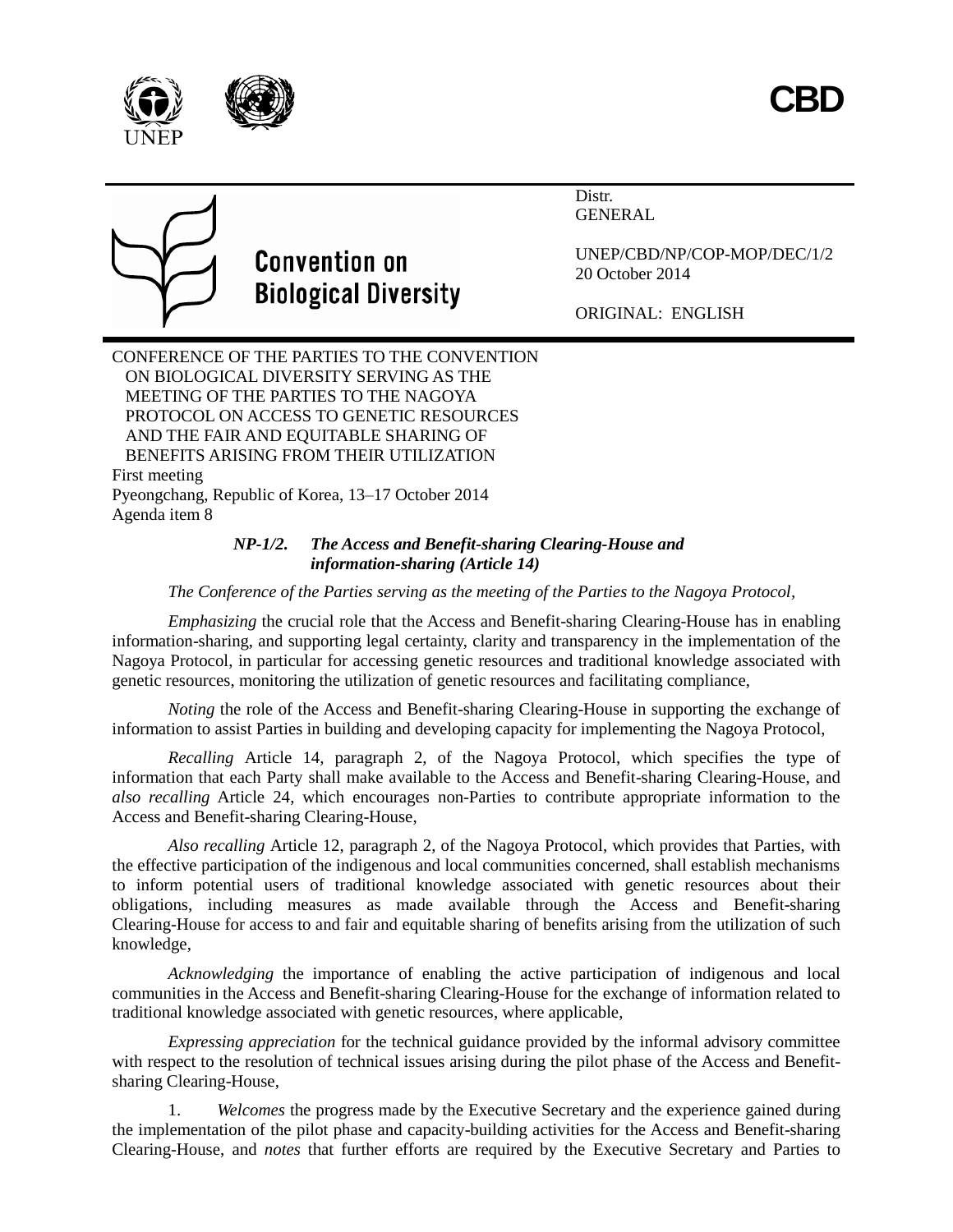## UNEP/CBD/NP/COP-MOP/DEC/1/2

Page 2

progress on outstanding issues and learn from the experience in the use of the Access and Benefit-sharing Clearing-House and implementation of the Protocol;

2. *Decides* to establish an informal advisory committee in order to assist the Executive Secretary with the implementation of the Access and Benefit-sharing Clearing-House and to provide technical guidance with respect to the resolution of technical and practical issues arising from the ongoing development of the Access and Benefit-sharing Clearing-House. The informal advisory committee shall be composed of 15 experts, primarily from Parties, and selected on the basis of nominations provided by Parties taking into account regional balance, relevant experience and engagement in the Access and Benefit-sharing Clearing-House;

3. *Decides* that the informal advisory committee will hold at least one meeting in the coming intersessional period, as well as informal online discussions as needed, and address technical issues related to feedback received, including issues related to the internationally recognized certificate of compliance and checkpoint communiqué, and report on the outcomes of its work to the second meeting of the Conference of the Parties serving as the meeting of the Parties to the Nagoya Protocol;

4. *Adopts* the modalities of operation of the Access and Benefit-sharing Clearing-House annexed to the present decision;

5. *Requests* the Executive Secretary to further refine the modalities of operation, taking into account progress made, the advice given by the informal advisory committee, and feedback received on the implementation and operation of the Access and Benefit-sharing Clearing-House, in particular that of Parties, for the consideration by the second meeting of the Conference of the Parties serving as the meeting of the Parties to the Nagoya Protocol;

6. *Decides* to consider the intervals to review the implementation and operation of the Access and Benefit-sharing Clearing-House at the second meeting of the Conference of the Parties serving as the meeting of the Parties to the Nagoya Protocol;

7. *Requests* the Executive Secretary to implement the Access and Benefit-sharing Clearing-House, in line with available resources, and in accordance with the modalities of operation and feedback received, in particular that of Parties;

8. *Calls* upon Parties and *invites* non-Parties to designate a national focal point, one or more competent national authorities, one publishing authority nominated by the national focal point on access and benefit-sharing and, if needed, one or more national authorized users for the Access and Benefitsharing Clearing-House designated by the publishing authority;

9. *Urges* Parties to make available to the Access and Benefit-sharing Clearing-House all mandatory information in accordance with the Nagoya Protocol as soon as possible and to continue providing feedback to the Executive Secretary on the implementation and operation of the Access and Benefit-sharing Clearing-House;

10. *Invites* non-Parties, international organizations, indigenous and local communities, and relevant stakeholders to provide relevant information to the Access and Benefit-sharing Clearing-House and to provide feedback to the Executive Secretary on the implementation and operation of the Access and Benefit-sharing Clearing-House;

11. *Invites* Parties, and non-Parties, international organizations, regional development banks and other financial institutions to provide financial resources for enabling Parties to actively participate in the Access and Benefit-sharing Clearing-House;

12. *Requests* the Executive Secretary to promote the use of the Access and Benefit-sharing Clearing-House for supporting capacity-building for the implementation of the Protocol;

13. *Also requests* the Executive Secretary to prepare a report on progress on the implementation and operation of the Access and Benefit-sharing Clearing-House and to make available information on operational costs, including funding and additional resource requirements, as well as on collaboration with relevant instruments and organizations for the exchange of relevant data, for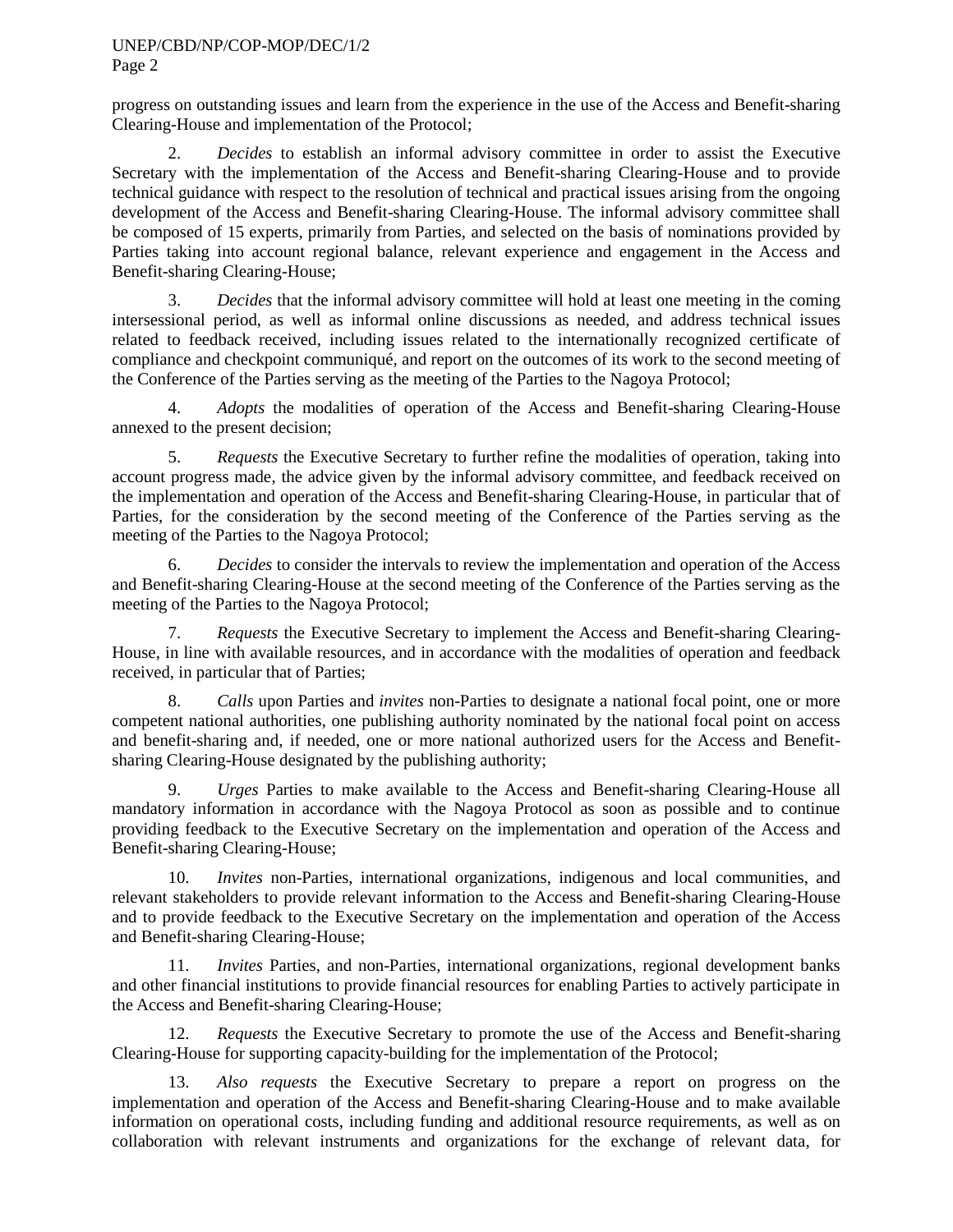consideration by the second meeting of the Conference of the Parties serving as the meeting of the Parties to the Nagoya Protocol.

#### *Annex*

## **MODALITIES OF OPERATION OF THE ACCESS AND BENEFIT-SHARING CLEARING-HOUSE**

## *A. Administration of the Access and Benefit-sharing Clearing-House by the Secretariat*

1. The Secretariat shall continue to implement and administer the Access and Benefit-sharing (ABS) Clearing-House, in accordance with Article 14 and other relevant provisions of the Nagoya Protocol, guided by the principles of inclusiveness, transparency and equity, as an Internet-based central portal and central database, with, inter alia*,* the following functions:

(a) Allow the submission of information in a simple, user-friendly, efficient, secure, flexible and functional manner;

(b) Provide access to information in an accessible, user-friendly, searchable and understandable manner, clearly indicating when records have been submitted by a Party or a non-Party, in order to ensure legal certainty, clarity and transparency;

(c) Design the ABS Clearing-House to be interoperable and facilitate the exchange of information with other databases and systems, in particular Parties' databases, as well as databases of other instruments and organizations;

(d) Ensure the security of the database and its contents;

(e) Provide common formats for submitting information to the ABS Clearing-House, as appropriate, while distinguishing between mandatory and optional information without prejudice to the protection of confidential information;

(f) Review existing and develop further common formats and user roles, as necessary, while ensuring coherence and interoperability with entries submitted using existing common formats;

(g) Make the ABS Clearing-House operational in the six official languages of the United Nations;

(h) Make use, where appropriate, of controlled vocabularies which shall be translated into the official United Nations languages, to facilitate registration and retrieval of information, and to facilitate the ability to search for records in all languages;

(i) Make use of metadata about each record (i.e., descriptive identifiers such as name, date, author, etc.) to facilitate the registration and retrieval of information;

Allow for a mechanism to amend or update information while preserving legal certainty, clarity and transparency, particularly in the case of a permit or its equivalent that constitutes an internationally recognized certificate of compliance. In such instances, the original permit or its equivalent constituting an internationally recognized certificate of compliance is to be retained in archived form and its status will be reflected in the record;

(k) Make use of unique identifiers generated through the ABS Clearing-House to search and retrieve information on internationally recognized certificates of compliance;

(l) Offer, upon request, an offline mechanism for Parties to register national information into the ABS Clearing-house, as well as to facilitate offline access to information held in the ABS Clearing-House;

(m) Provide timely technical assistance, on demand, to Parties for the registering and retrieving information as well as, as appropriate, to non-Parties, indigenous and local communities and other stakeholders;